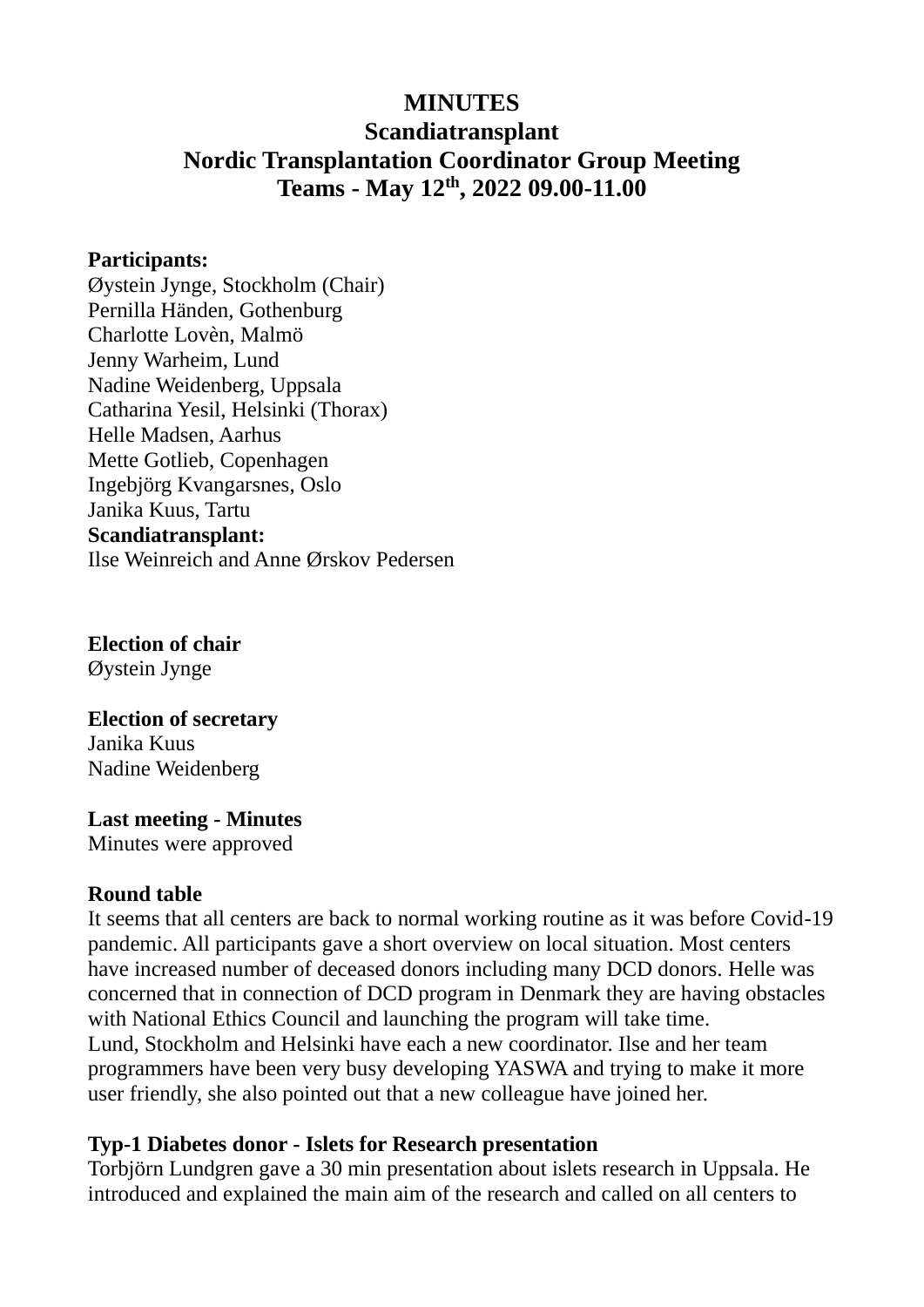contact in case of donors with typ-1 and typ-2 diabetes. After the presentation a short discussion was held about pancreas retrieval, perfusion, logistics and contact persons. It was concluded that in case of potential donor candidate for the islets research to contact Stockholm/ Uppsala coordinator on call to find out whether the pancreas is suitable for research, continue exactly as we all work today.

## **SAS and transport services**

Ingebjörg brought out the case they had some troubles sending liver with SAS Trust to Stockholm with the 1st flight in the morning so they finally chose private jet instead. They were told if handling is not opened (and they have not ordered the shipping before 8 pm) they are not allowed to send things with  $1<sup>st</sup>$  flight. Neither they had no possibility to contact handling in the middle of night. This information was confirmed by SAS Trust manager later on. However, Copenhagen, Uppsala and Aarhus told that they didn`t have any problems with early shipping with SAS, except they`ll charge extra fee for contacting handling in the middle of the night. Øystein pointed out that to use SAS Trust and send organ Stockholm needs to send out 3 different e-mails. Øystein proposed to raise this topic to Scandiatransplant board to figure out a more solid way that works for all centers to use SAS. Shipping lifeport with kidney - Øystein has been in contact with SAS in Stockholm, it seems to be very difficult to send it with SAS, but as it is regularly done with Lufthansa and AirFrance in Europe maybe it`s time to raise it on higher level to solve it in Nordic Countries.

# **YASWA - organ offer issues**

## **Thoracic offer as split/paediatric liver?**

As it is now possible to send out specific offer for split/paediatric liver, Øystein brought out a question to Ilse if it could be possible to do the same for thoracic organs as some centers don`t perform thoracic transplantations. Ilse said it is possible, she`ll look into it for all organs (even liver, pancreas and intestine) and let us know. Everybody agreed on that.

## **Thoracic offer - any quality limits?**

Ingebjörg was very concerned why we are offering organs that are not fulfilling the quality limits and are not transplantable. This can lead to that we can miss important information. We should consider how we should secure that all the information about organ would be in the YASWA? Written information must be supplemented with oral information to the interested/acceptable centers.

Ilse said that in thoracic group meeting in Helsinki has been discussion on setting up some quality parameters but no decision was made. But in the next thoracic group meeting Ilse was asked to make extract of heart and lung offers, analyse the offers, so the thoracic group can try to make some general rules to help us more in our coordination/allocation process.

Øystein suggest we try to collect the specific cases and present them to discussion to different organ groups.